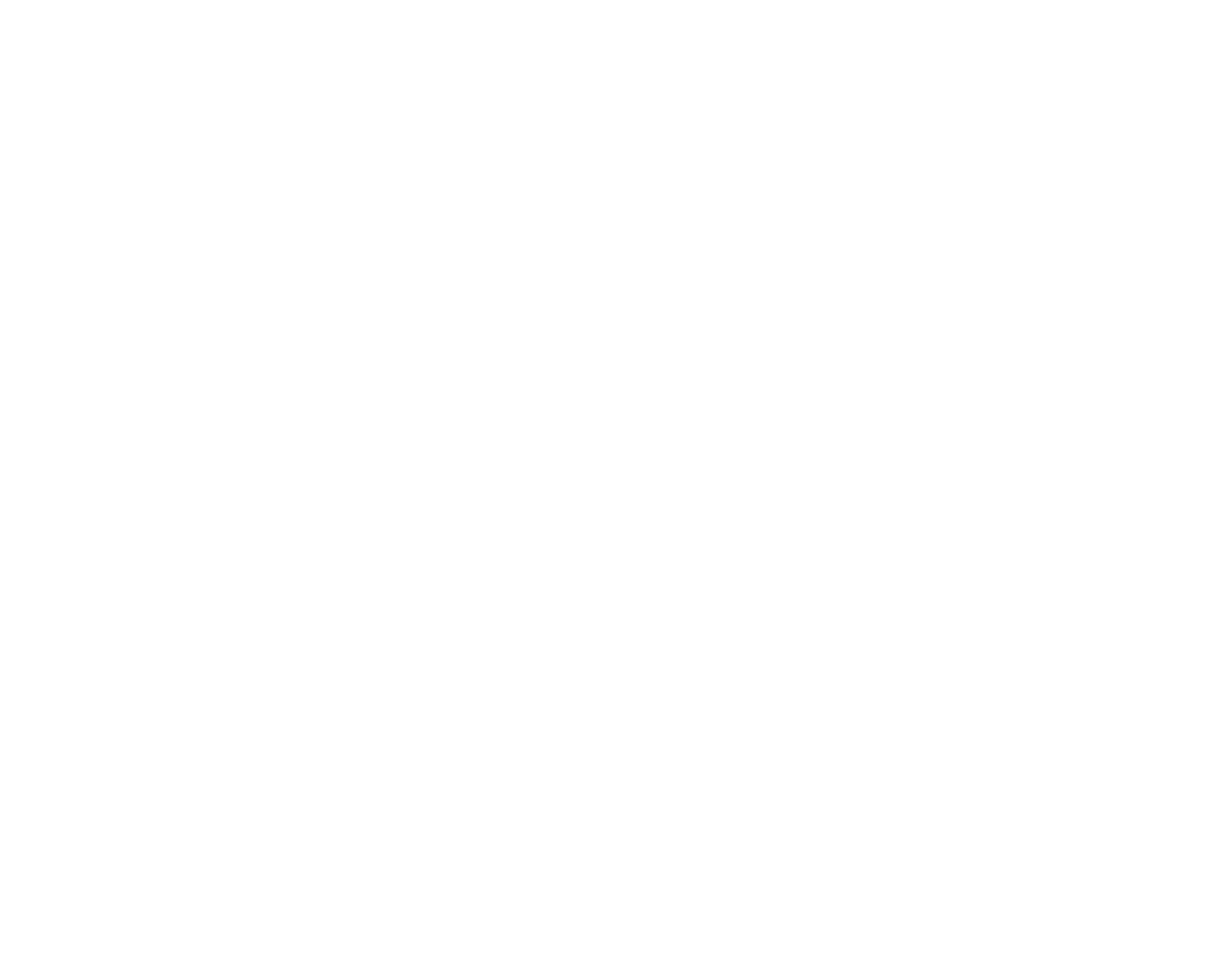degradation from leisure and outsiders as I've seen here related to fishing which is precarious due to over fishing (thx whites), damming, and water degradation from leisure and agricultural sources. Some folx arent fishing out here anymore cuz of the need to restore and defend. Its a complicated balance that we as people of this continental land need to be on the forefront of because of how dramatically it has affected us. And to defend, preserve, and protect right now as means doing the same for our nonhuman relations. Tldr: blame white ppl for killing the planet cuz they ruined errything n now we gotta fix things or we're all doomed.

# **Contents**

| Veganism is a white privileged consumer activity.      | 5. |
|--------------------------------------------------------|----|
| Veganism is a form of colonialism because anti-        |    |
| speciesism is a Western concept.                       | 5  |
| Animal liberation isnt revolutionary and has nothing   |    |
| to do with anarchy.                                    | 6  |
| There is nothing wrong with hunting- indigenous        |    |
| people did it for years.                               | 7  |
| Pre-colonial Native diets were primarily animal based. | 7  |
| Veganism is a classist movement because vegan food     |    |
| is expensive and unattainable in poor commu-           |    |
|                                                        | 8  |
| Hunting and gathering is a form of anti-colonial re-   |    |
| sistance, therefore veganism can not be a form         |    |
| of anti-colonization.                                  | 9  |
|                                                        |    |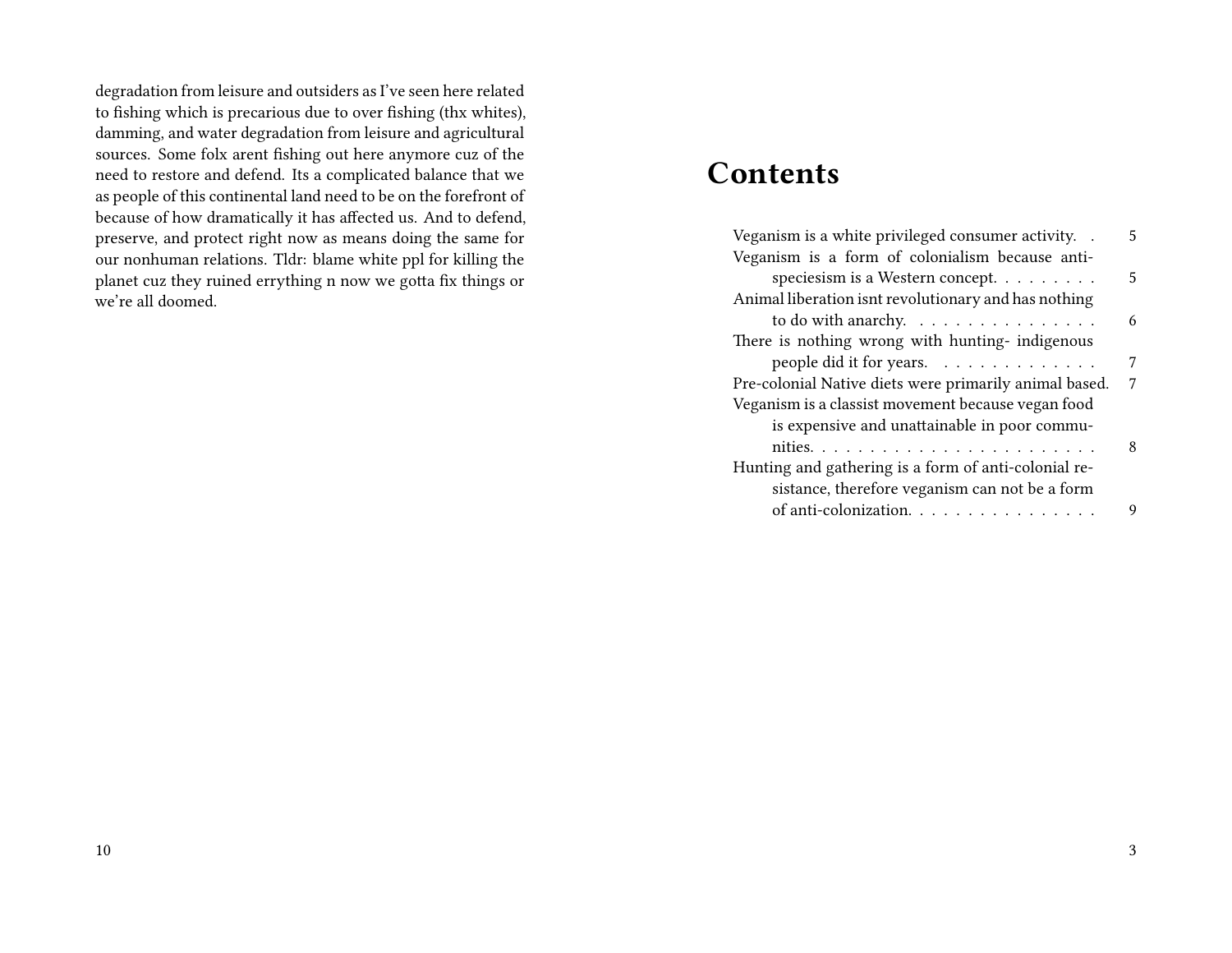orders as well as maintaining good health in chronic illnesses along with physical activity. Saving money on not needing to pay or be chased by medical bills sounds pretty good. WE don't need fancy ass shit to be vegan, cuz we have had these things and the knowledge all along! This society has tried to rip us apart or make us do that work for it, so fight in any way by any means.

# **Hunting and gathering is a form of anti-colonial resistance, therefore veganism can not be a form of anti-colonization.**

Hunting was still not a focal point of the vast majority of indigenous ppl unless there was no other options (eg Artic/far north, pacific island folx, some desert dwellers). The great hunter gatherer ideas are colonially based usually around the time where romanticism of indigenous ppl was the hip thing. Part of decolonization and rebalancing of our relation to the animal nations will need to involve us adjusting as we are at an ecological breaking point where many of us can't hunt or even grow food cuz of destruction. It's unfortunate but our ancestors did not have an environment of 523 yrs of misuse, poisoning, senseless hunting/mass extinction (particularly for my lands as the Amazon n sub Amazon forest have been gutted from how it was thriving), insert most other things colonizers are still doing. My peoples have an understanding of protectorates and spirits for everything, and I personally have taken to respecting the survival and existence of the lives and their spirits as a defiance to the evil spirits of the foreign occupiers. We all have refused to die so far. Many folx still also do hunt like outsiders, as I've seen here related to fishing which is precarious due to over fishing (thx whites), damming, and water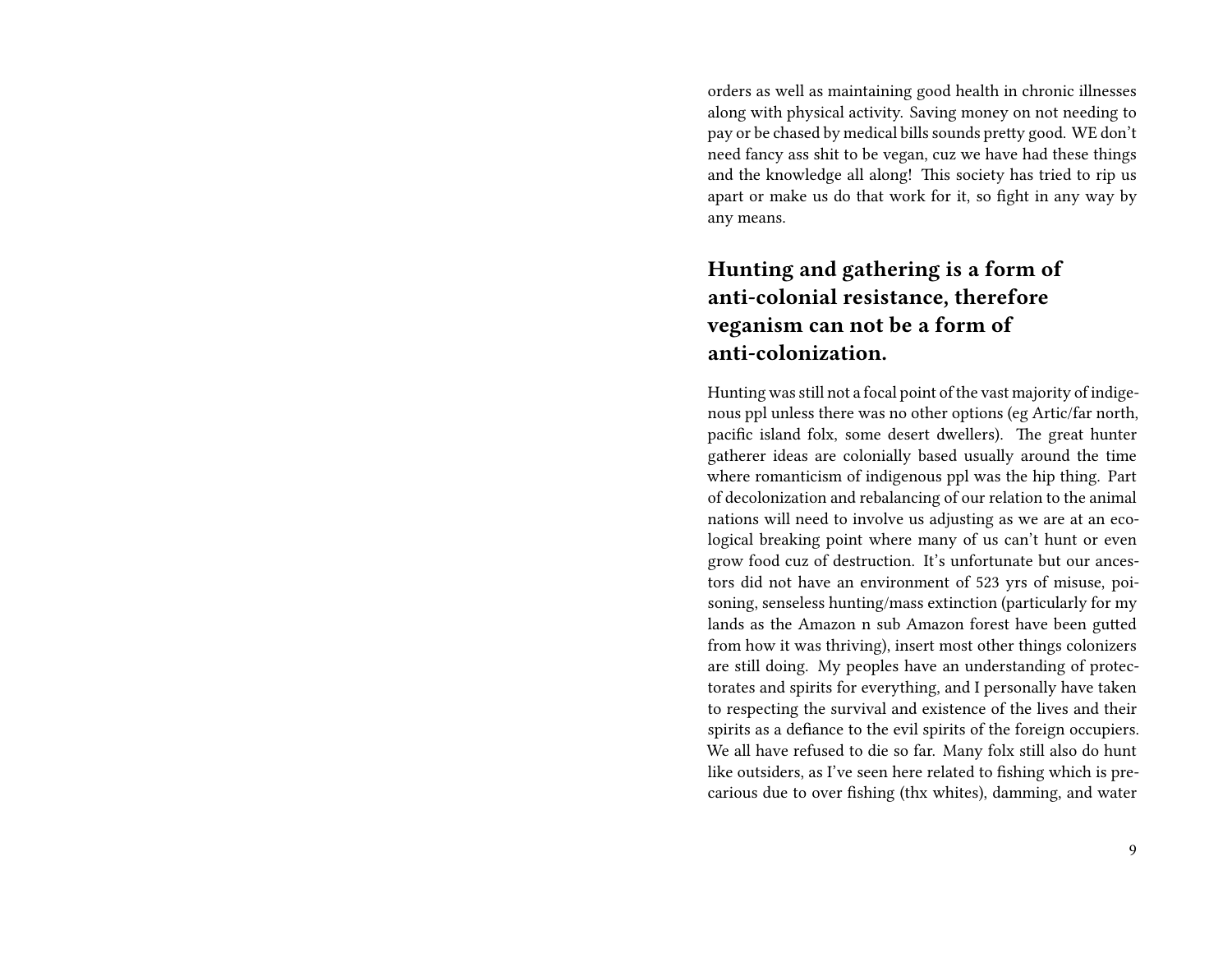it is also very telling that in many cultures and structures the meat eating was a rare thing saved for the elite primarily on special occasions. Dietary research has been being done for example with mummies and corpses in the mountains of the Andes and Patagonia showing that everyday people were eating primarily vegetables and starches and wearing plant based materials. This carries over to even North America, with Eastern tribes subsisting on the vast variety of gourds, nuts, fruits, and plant matter over game. Sure, this might not carry over to all tribes but like I said, we are not a monolithic peoples as the colonizers want us to believe we are.

# **Veganism is a classist movement because vegan food is expensive and unattainable in poor communities.**

Remember what I was saying earlier about consumerism in all forms being classist at the beginning? And the connection to elites having the access to flesh in major aboriginal empires above here? So again, vegan food has been around and been affordable. Any vegetarian food from certain non Western traditions (looking at East, SE, South Asian, Middle Eastern, East African, and yeah Latin and indigenous foods) are based on only cheap ingredients like legumes, rice, a wide assortment of common and uncommon vegetables and starches, and things like tofu, hella fruits, glutinous items, and fungi as well as things like flatbreads, noodles, cakes of glutinous and starchy goodness. Thing is, these things are cheap, filling (if you never have had to live off the staple arroz y frijoles cuz the paycheck ran dry, c'mon), and more nutritionally packed for the caloric intake than animal products. A healthier, plant based diet and decolonial diets have shown success at combating illnesses that are primarily affecting POC and poor communities in the West such as heart disease, diabetes type II, hypertension, and GI dis-

#### **Veganism is a white privileged consumer activity.**

Aight, so I hear this and see this shit a lot. That vegans are inherently white, that veganism is about consumerism, and it also makes the (racist) assumption that ALL POC people have the same, monolithic culture around consuming and exploiting animals. Does the average Western vegan have access to expensive, fancy options? Yes, but so do all consumers, especially those who prefer "natural", "happy", "healthy", and "organic" animal products. And when you don't? Well, you're getting by on what is affordable, calorie dense, nutritionally balanced as much as feasible, kinda like we all do when we are forced into poverty. It ain't new that food and class go together — it literally has been like this since hierarchies and the foundation of many stratified societies that your "worth" is translated to diet. Anyway, there is also the wide array of class backgrounds within the vegan POC community, though most, as you can guess cuz society, are making far less than the Western white vegan trope. And they're doing fine as they are acting in resistance to consumerism pushing the racist settler narrative that all POC eat a certain way and always have. No, we are and always have been has varied and different as the plant and animal nations\*. Don't be lazily keeping a narrative that white people gave you to separate our relationship to plants and animals.

## **Veganism is a form of colonialism because anti-speciesism is a Western concept.**

Hang on, so Western Europeans roll up on all our lands, say its theirs cuz flags, enslave/"reform"/kill us, and start desolating land which kills and hurts our relations for centuries and being against that destruction of other living nonhuman relations